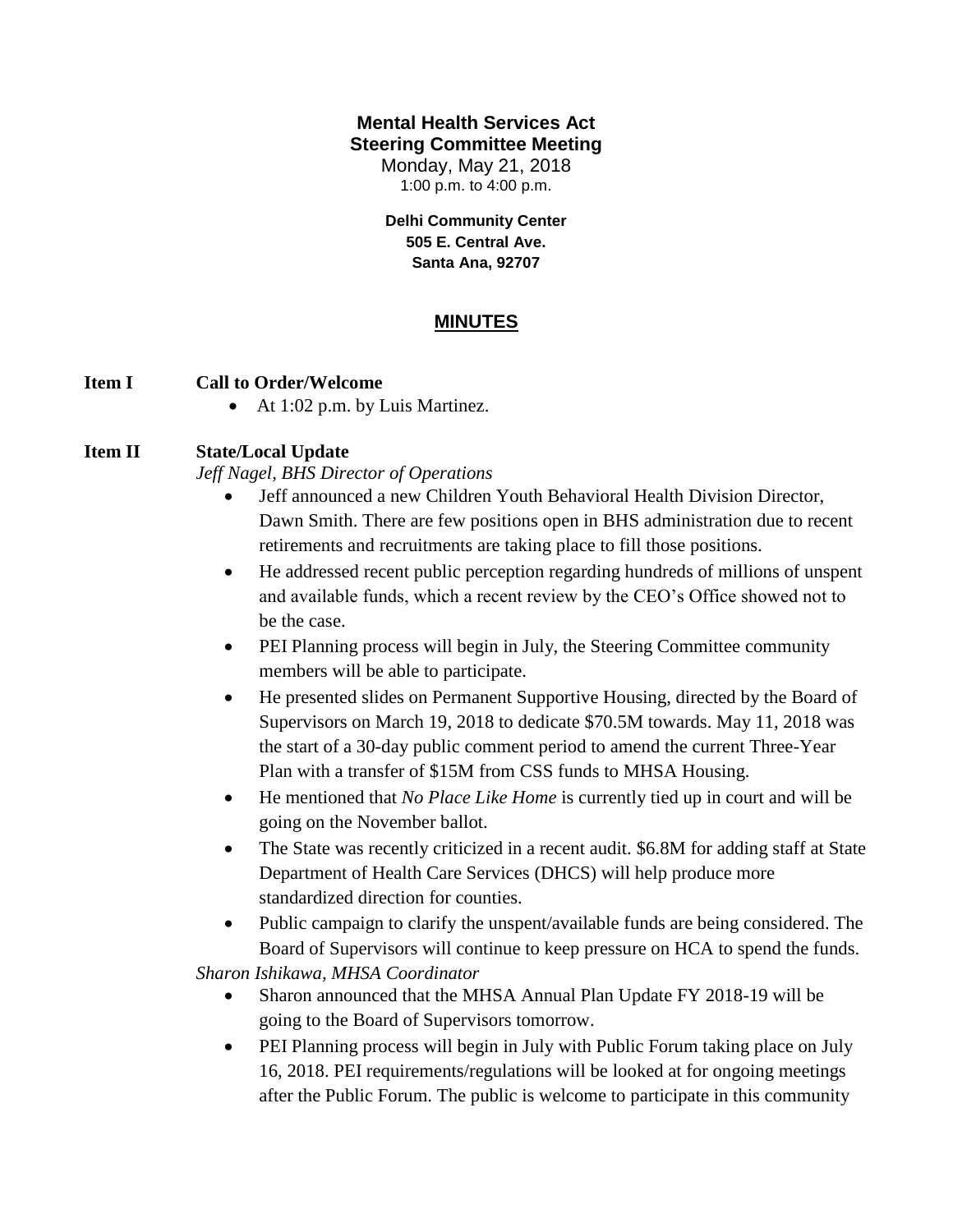planning process. We will also discuss better ways to measure stigma and also discuss effectiveness of suicide programs.

*Flor Yousefian Tehrani, Innovations Manager*

- Flor announced partnerships with 7Cups and Mindstrong for the latest Innovation Project: Mental Health Technology Solution.. Innovation staff is going out to local agencies, Wellness Centers, REI and to various communities with the goal of being inclusive of all groups and individuals.
- She added that the Orange County can add additional components to it and Housing and Transportation could be possibilities, among others.
- There may be other opportunities to join potential State-wide Innovation projects, which include: Early Onset of Psychosis Learning Collaborative, School-Based Wellness Centers and Improving Access to Psychological Therapies (IAPT). Orange County's participation in any of these projects means there will be extensive local community planning meetings.
- The website ocmhsa.com is live and will be where anyone can submit their ideas for possible future Innovation projects.

# **Item III University of California, San Diego: Orange County MHSA Program Analysis**

*Dr. Todd Gilmore and Dr. Tommi Gaines, UCSD*

- Dr. Gilmore and Dr. Gaines presented on preliminary studies for Orange County's MHSA Program Analysis. The two main components of this analysis study will be: 1) Needs Assessment and Gaps Analysis, and 2) Cost-Benefit Analysis.
- They reviewed Prevalence Rates for Serious Psychological Distress by Age, Race/Ethnicity, Sexual Orientation and their Access to Mental Health Treatment. They also reviewed data on the Homeless Population and rates of serious mental illness.
- They presented the Summary of Needs and Gaps, and next step plans to assess geographic disparities and gather qualitative assessment through focus groups with 20 community stakeholder groups.
- They also presented on the Analysis of MHSA Services in CSS and PEI components, reviewed Evidence Based Practices and types of Outpatient Services, summarizing the use of service on a county-wide level. The next step would be to determine Net Benefit by estimating the costs of CSS and PEI services and the benefits of the services.

# **Item IV Orange County's Directing Change Films**

*Bhuvana Rao, PEI Program Manager*

 Bhuvana introduced films created by local High School students with topics covering: suicide intervention/prevention, stigma reduction and increasing mental health awareness. There were a total of 742 films from 164 schools statewide